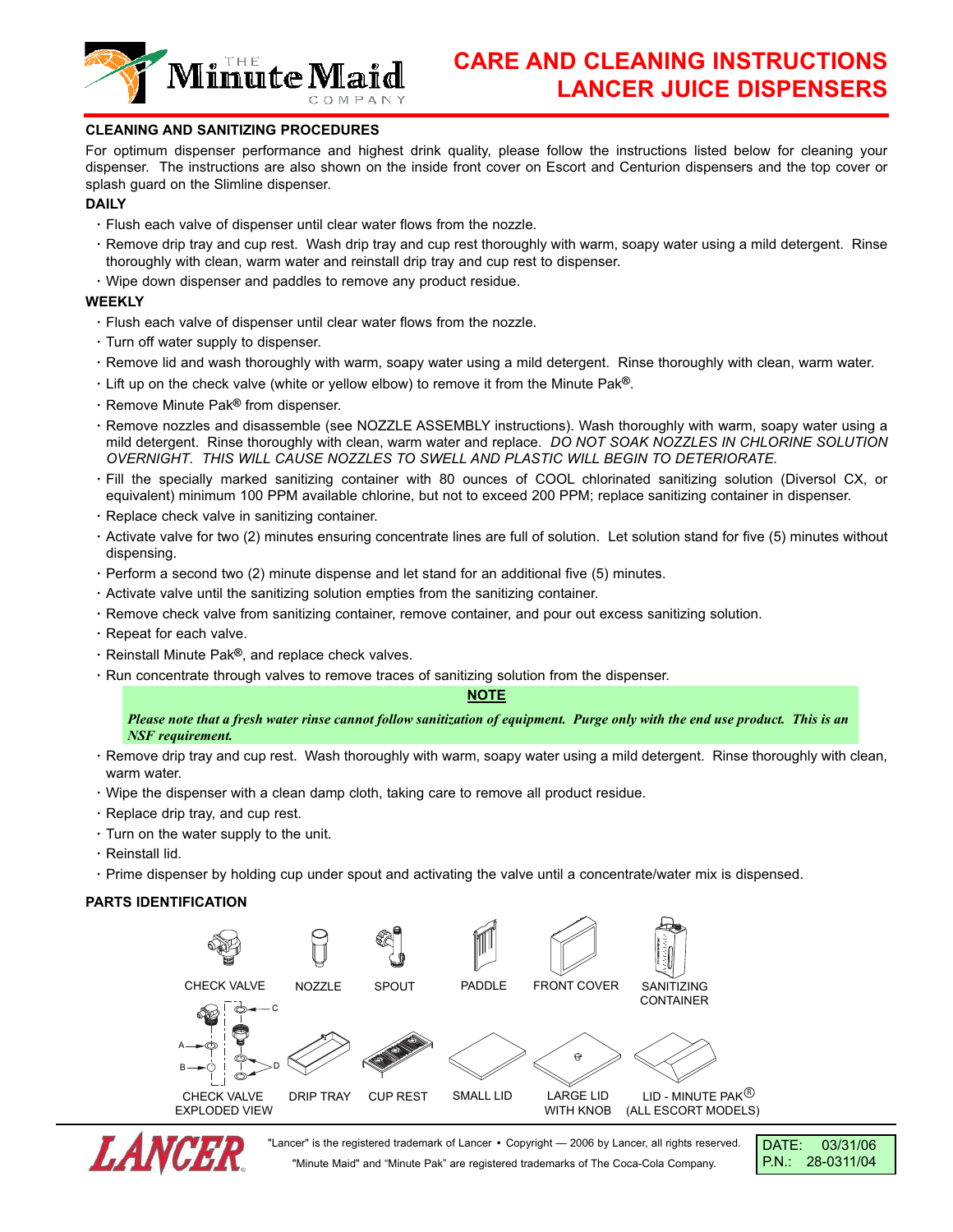



# *HELPFUL HINTS*

# **KEY SWITCH**

The dispenser is equipped with a key switch that shuts off power to the valves. Use this switch to secure the dispenser from unauthorized use or when cleaning the dispenser. The key switch is located on the control panel above the pumps (Escort/Centurion) or on the right hand side of the dispenser (Slimline).

# **CHECK VALVE ASSEMBLY**

The check valve assembly connects to the concentrate container. Attached to the check valve are a concentrate tube and flush water tube (flush tube only on Escort and Centurion). The check valve assembly will be white (Escort and Centurion) or yellow (Slimline).

To clean the check valve assembly:

- 1. Remove check valve from concentrate and flush tube by pulling valve away from tubing.
- 2. Wash check valve assembly in warm, soapy water. Following daily and weekly sanitation procedures will eliminate the need to disassemble the check valve. If disassembly is required, please verify that interior ball and o-ring are in place when reassembled.
- 3. Rinse check valve with clean water.
- 4. Check o-rings and replace as needed.
	- a. All o-rings should fit snugly in grooves and should not show any visible defects or swelling.
	- b. In an emergency, remove the bottom o-ring on the check valve (if defective). The dispenser should operate with one o-ring. Contact Phone Fix® for replacement o-rings.
- 5. Reinstall valve on tubing.

# **PADDLE ASSEMBLY**

The paddle assembly activates the desired selection when pressed. A metal spring applied to the back of the paddle causes the paddle to return to the starting position when released. The paddle will rest in the "ON" position when spring is broken or missing.

- Removal: Turn key switch "OFF". Squeeze paddle together at top where paddle tabs fit into dispenser slots. Pull down and remove. OR, hold the paddle near the top with one hand and tap the left or right edge near the bottom.
- Installation: Turn key switch "OFF". Locate paddle slots in dispenser. Align tabs on the paddle with these slots and insert. Push up firmly on the paddle until you feel it seat in the dispenser.

# **WATER SHUT-OFF**

A water shut-off valve, installed on the dispenser, allows you to turn the water "OFF" in the event of an emergency. If you cannot stop a water leak by turning "OFF" the key or power to the dispenser, locate the valve and turn water "OFF".

The water valve is located in the water supply tubing to the dispenser. The valve is usually located directly under the dispenser on the left hand side. A clear plastic ball valve is the most common type of valve. When the valve handle is parallel with the inlet tubing, the valve is "ON". When the valve handle is perpendicular to the tubing, the valve is "OFF".

*If you cannot find a valve under the dispenser, follow the supply tubing back until you locate the valve.*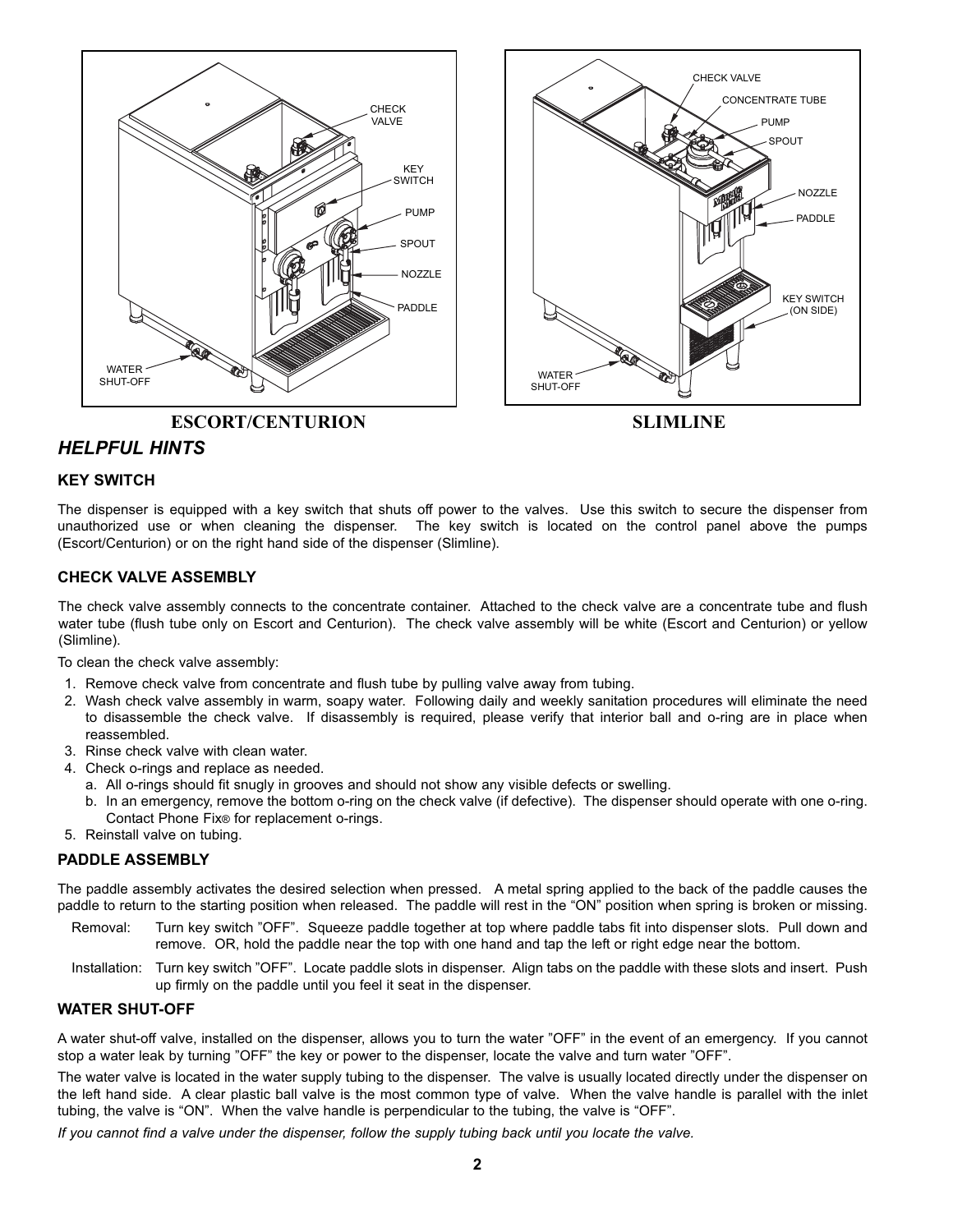# **SPOUT ASSEMBLY**

The spout is a T-shaped assembly located after the pump. The inlet ends of the spout attach to the pump assembly and to the water fitting on the dispenser. The outlet end of the spout attaches to the nozzle or front fitting (Slimline). Tighten the nut snugly on the spout assembly where it connects to the dispenser. There is also an o-ring between the spout and the water fitting that must be in place or a leak will occur.

Remove the spout by loosening the nut where it connects to dispenser. Pull the nut towards the front of the machine, turn the spout 90 degrees, and pull down on the spout. Reinstall the spout by reversing the procedure.

### **NOZZLE ASSEMBLY**

The nozzle is the final part before the product is dispensed into the cup. The nozzle has an internal baffle to help mix the concentrate and water. Remove the nozzle and clean weekly.

Remove by pulling down on the nozzle. Remove the inner baffle on the nozzle by inserting cleaning brush or small screwdriver into the outlet end of the nozzle and pushing the baffle out through the inlet end of the nozzle. Reinstall baffle after cleaning, by pressing into nozzle. Ensure that the tabs on the baffle assembly are fully seated in the nozzle pockets.

# **CONCENTRATE TUBE ASSEMBLY** *(SLIMLINE ONLY)*

The concentrate tube assembly connects the concentrate pump to the check valve. The inlet fitting on the tube assembly must fit securely in the pump for proper operation. Replace o-rings on inlet fitting and check valve if pinched or swollen. Replace tubing if loose on check valve or inlet fitting.

# **REPLACING LAMPS IN LIGHTED FRONT COVER**

- 1. Turn the key to the "OFF" position. Turn the lighted display switch to the "OFF" position.
- 2. With the front cover open, carefully push the clear clips (protruding from the reflector) into the slots on the reflector. Return cover to the closed position.
- 3. Lean the outer lens back far enough so that it can be removed from the front cover.
- 4. Remove the old lamps by rotating until pins line up with opening in socket. Pull lamp forward to remove from socket.
- 5. Insert new lamp into socket and turn 90 degrees until lamp seats in socket. *Replace both lamps at the same time.*
- 6. With the lens horizontal, carefully insert tabs into bottom of front cover and rotate lens to the upright position. Push lens in until lens is flush with cover and until the lens snaps into place. *Be sure the lens is properly seated.*
- 7. Open the front cover and turn the lighted display switch to the "ON" position.
- 8. Turn the key to the "ON" position and return front cover to the closed position.

# **PORTION CONTROL PROGRAMMING INSTRUCTIONS** *(PORTION CONTROL DISPENSERS ONLY)*

- 1. With the key in the "ON" position, simultaneously press and hold BOTH the "Small" and "Large" size selection for the desired valve. A beeper will sound on Slimline models; a red light to the left of the switches will flash on other models. The valve is now in "Program" mode.
- 2. Place the desired cup size for "Small" under the dispensing nozzle. Depress and hold the "Small" size switch until the cup is filled to the desired level, then release the switch. Repeat the procedure for the remaining sizes.
- 3. When all cup sizes have been set, press and release the "Pour/Cancel" switch (∇△). The beeper (or red blinking light) will stop, indicating system is now in "Dispense" mode.
- 4. Repeat for remaining valves. *Note: A single cup size can be reprogrammed without changing the other size(s).*

# **FOR SERVICE OR REPLACEMENT PARTS, CONTACT PHONE FIX**® **AT 1-800-241-2653.**

Our customer service representative will ask you for the following information:

- 1. Your name.
- 2. The phone number of the location requiring service.
- 3. Verification of account information (primary contact, address and hours of operation).
- 4. The location of the dispenser within your facility.
- 5. A description of the problem you are having with the dispenser, or the parts required.

If the problem appears to be customer repairable, the operator will ask questions and make suggestions on repairs that will get the dispenser back in operation immediately. We will ship you any parts needed to complete the repair.

If the problem is not customer repairable, or if you elect not to attempt a repair, a local service company in your area will be dispatched to complete the repair.

> "Lancer" is the registered trademark of Lancer **•** Copyright — 2005 by Lancer, all rights reserved. "Minute Maid" and "Minute Pak" are registered trademarks of The Coca-Cola Company.